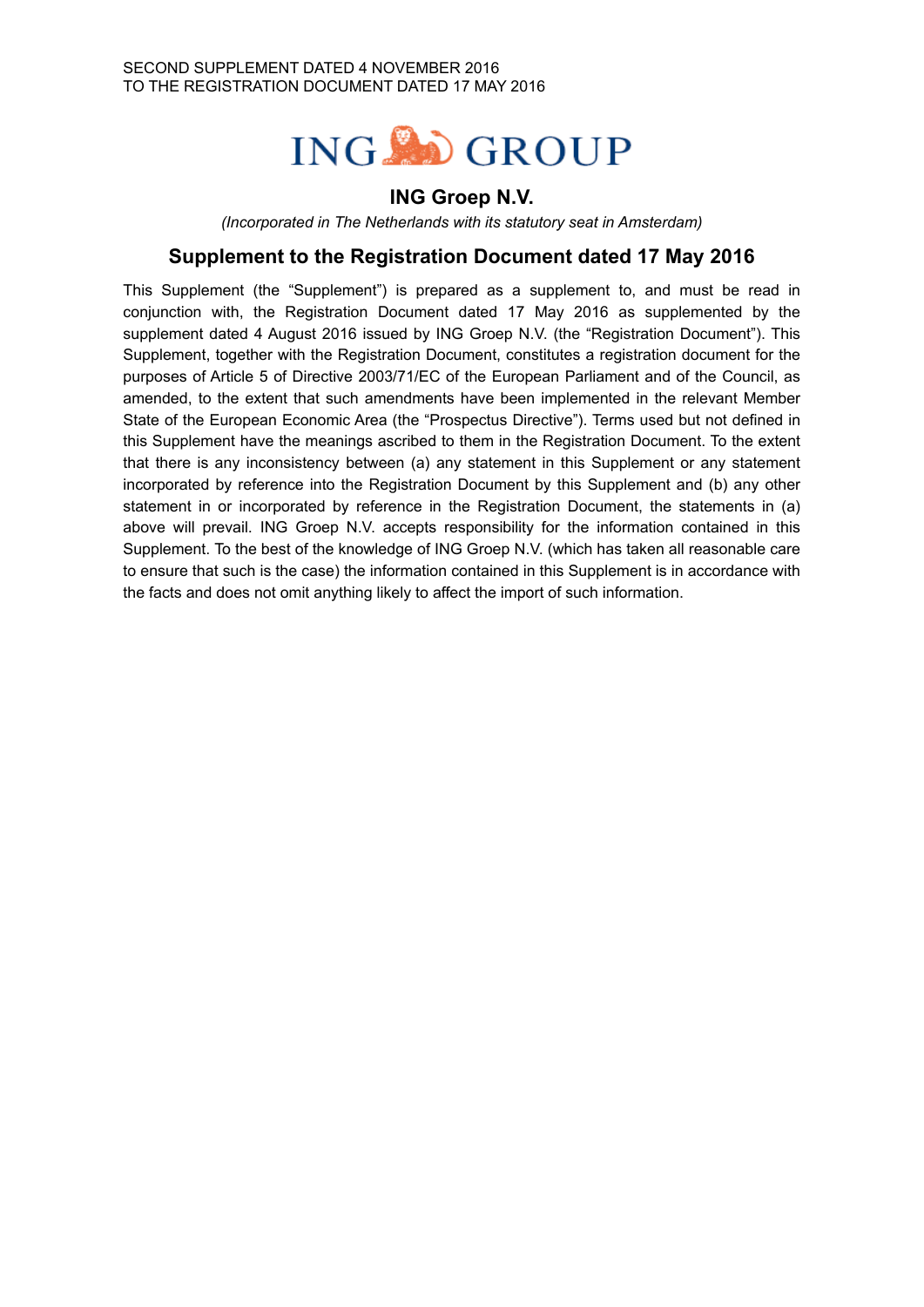#### **INTRODUCTION**

No person has been authorised to give any information or to make any representation not contained in or not consistent with the Registration Document and this Supplement and, if given or made, such information or representation must not be relied upon as having been authorised by ING Groep N.V.

Neither the delivery of this Supplement nor the Registration Document shall in any circumstances imply that the information contained in such Registration Document and herein concerning ING Groep N.V. is correct at any time subsequent to 4 August 2016 (in the case of the Registration Document) or the date hereof (in the case of this Supplement).

So long as the Registration Document and this Supplement are valid as described in Article 9 of the Prospectus Directive, copies of this Supplement and the Registration Document, together with the other documents listed in the "General Information – Documents Available for Inspection or Collection" section of the Registration Document and the information incorporated by reference in the Registration Document by this Supplement, will be available free of charge from ING Groep N.V. and the specified office of the Paying Agents. Requests for such documents should be directed to ING Groep N.V. c/o ING Bank N.V. at Foppingadreef 7, 1102 BD Amsterdam, The Netherlands. In addition, this Supplement, the Registration Document and the documents which are incorporated by reference in the Registration Document will be made available on the website of ING (www.ing.com/Investor-relations/Fixed-income-information.htm).

The distribution of the Registration Document and this Supplement may be restricted by law in certain jurisdictions. Persons into whose possession the Registration Document and/or this Supplement come must inform themselves about, and observe, any such restrictions.

### **RECENT DEVELOPMENTS AND INFORMATION INCORPORATED BY REFERENCE**

On 3 November 2016, ING Groep N.V. ("ING Group") published a press release entitled "ING 3Q16 underlying net result EUR 1,336 million" (the "Q3 Press Release"). The Q3 Press Release contains, among other things, the consolidated unaudited results of ING Groep N.V. as at, and for the three month period and the nine month period ended, 30 September 2016. A copy of the Q3 Press Release has been filed with the AFM and, by virtue of this Supplement, is incorporated by reference in, and forms part of, the Registration Document.

### **MODIFICATIONS TO THE REGISTRATION DOCUMENT**

*1. The following new items (i) and (j) shall be inserted in the section entitled "Documents Incorporated by Reference" on page 4 of the Registration Document:*

- "(i) the press release published by ING on 3 October 2016 entitled "ING strategy update: Accelerating Think Forward"; and
- (j) the press release published by ING Group on 3 November 2016 entitled "ING 3Q16 underlying net result EUR 1,336 million" (the "Q3 Press Release"). The Q3 Press Release contains, among other things, the consolidated unaudited interim results of the Issuer as at, and for the three month and the nine month period ended, 30 September 2016.".

2*. The section entitled "General Information – Significant or Material Adverse Change" on page 51 of the Registration Document shall be deleted and restated as follows:*

#### "**Significant or Material Adverse Change**